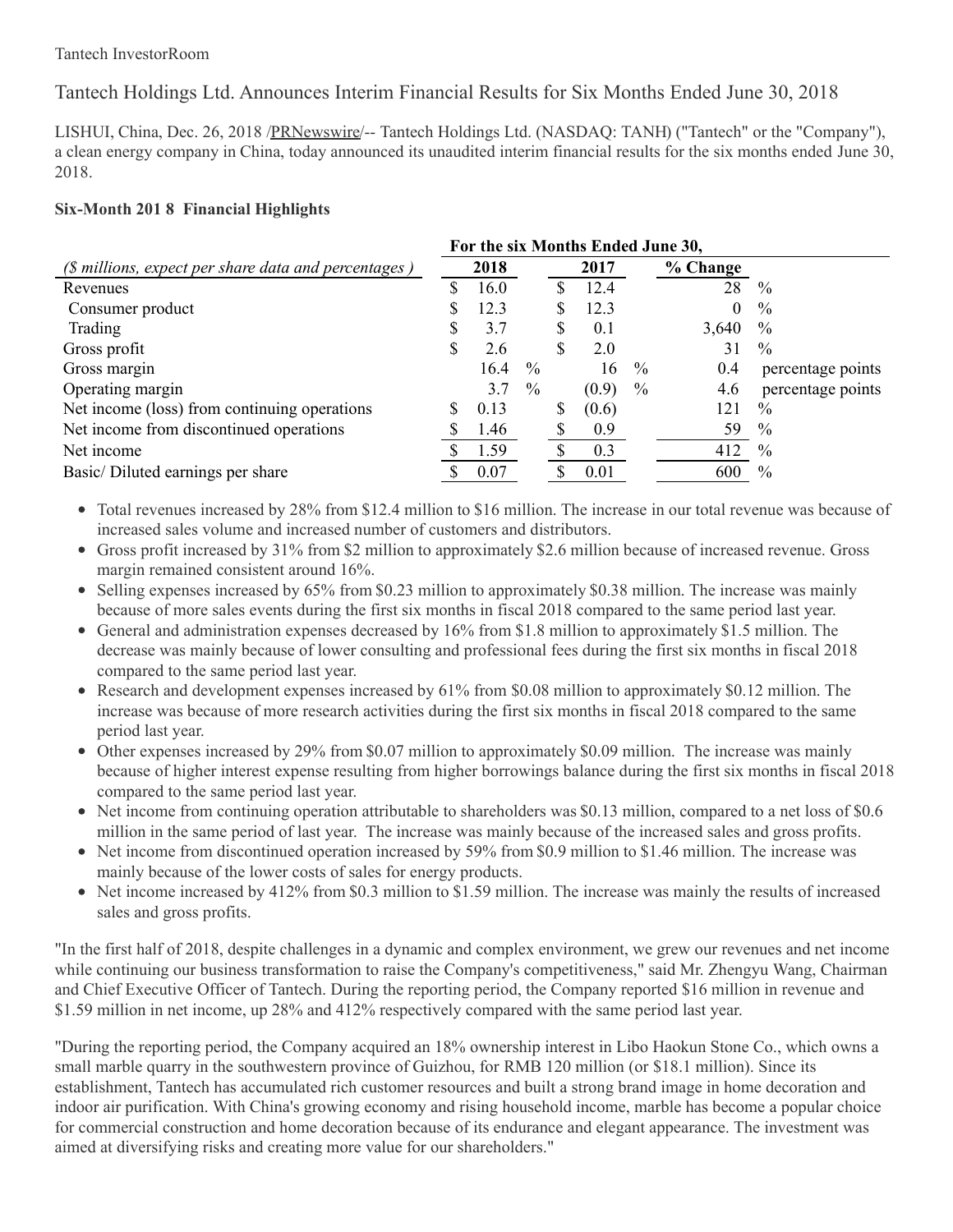"China's electric motor vehicle market has maintained rapid growth. According to data from government-backed China Association of Automobile Manufacturers, China produced 879,000 electric motor vehicles and sold 860,000 vehicles of such kinds in the first ten months of 2018, up 70% and 75.6% respectively from the year-earlier period. The Company has delivered orders for its electric logistics cars in the second half of the year and expects to record revenues for its electric vehicle business in the full year earnings report for fiscal 2018."

Mr. Wang finally commented, "In November, Suzhou E Motors Co., Ltd., a subsidiary of Tantech, received approval from the Ministry of Industry and Information Technology to sell a newly-developed electric van in China. The pure electric van, which has a range of 300 kilometers on a full battery charge, will go on sale soon. In the future, the Company will continue to accelerate research on new models and expand manufacturing capacity to satisfy customers' needs and realize our goal of becoming a leader in China's special purpose vehicle market."

#### **About Tantech Holdings Ltd.**

Established in 2001 and headquartered in Lishui City, Zhejiang Province, China, Tantech Holdings Ltd., together with its subsidiaries (the "Company'), is now transforming from a developer and manufacturer of bamboo-based charcoal products and Electric Double-Layer Capacitor ("EDLC") carbon business, to an innovative leader in the design, manufacture and distribution of electric vehicles. The Company has also invested in a marble business in 2018.

On December 14, 2017, the Company entered into a sale agreement and related agreements to transfer its Electric Double-Layer Capacitor ("EDLC") carbon business (including intellectual property rights and equipment) to Zhejiang Apeikesi Energy Co., Ltd. After the completion of the transactions, the Company intends to focus its core business on the development of electric vehicle products. Further to the sale of EDLC carbon business, during the six months ended June 30, 2018, the Company decided to dispose all the remaining assets in Tantech Energy, one of its subsidiaries. As a result, the Company separately presented Tantech Energy as discontinued operation on its condensed consolidated financial statements as of June 30, 2018. The Company expects to complete the disposition process during the first quarter of 2019.

For more information please visit: [http://www.tantechholdings.com](http://www.tantechholdings.com/)

### **About Suzhou E Motors Co., Ltd.**

Established in April 2011 Suzhou E Motors Co., Ltd. ("Suzhou E Motors") is an innovative leader in the design, manufacture and distribution of electric vehicles ("EVs"). With outstanding quality and reliable battery production, our system enables to effectively integrate renewable and conventional energy sources across all our product lines. Suzhou E Motors offers a wide range of EVs, including urban sanitary vehicles, electric logistics vehicles and mini tourist buses with current annual capacity of approximately 5,000 EVs. For more information please visit: [http://www.emotorsbus.com](http://www.emotorsbus.com/).

# *Forward-Looking Statements*

This news release contains forward-looking statements as defined by the Private Securities Litigation Reform Act of 1995. *Forward-looking statements include statements concerning plans, objectives, goals, strategies, future events or* performance, and underlying assumptions and other statements that are other than statements of historical facts. These statements are subject to uncertainties and risks including, but not limited to, product and service demand and acceptance, changes in technology, economic conditions, the impact of competition and pricing, government regulations, and other risks *contained in reports filed by the company with the Securities and Exchange Commission. All such forward-looking* statements, whether written or oral, and whether made by or on behalf of the Company, are expressly qualified by this *cautionary statement and any other cautionary statements which may accompany the forward-looking statements. In* addition, the Company disclaims any obligation to update any forward-looking statements to reflect events or circumstances *after the date hereof.*

For more information please contact:

# **Tantech Holdings Ltd.**

Ms. Ye Ren IR Manager +86-578-261-2869 [ir@tantech.cn](mailto:ir@tantech.cn)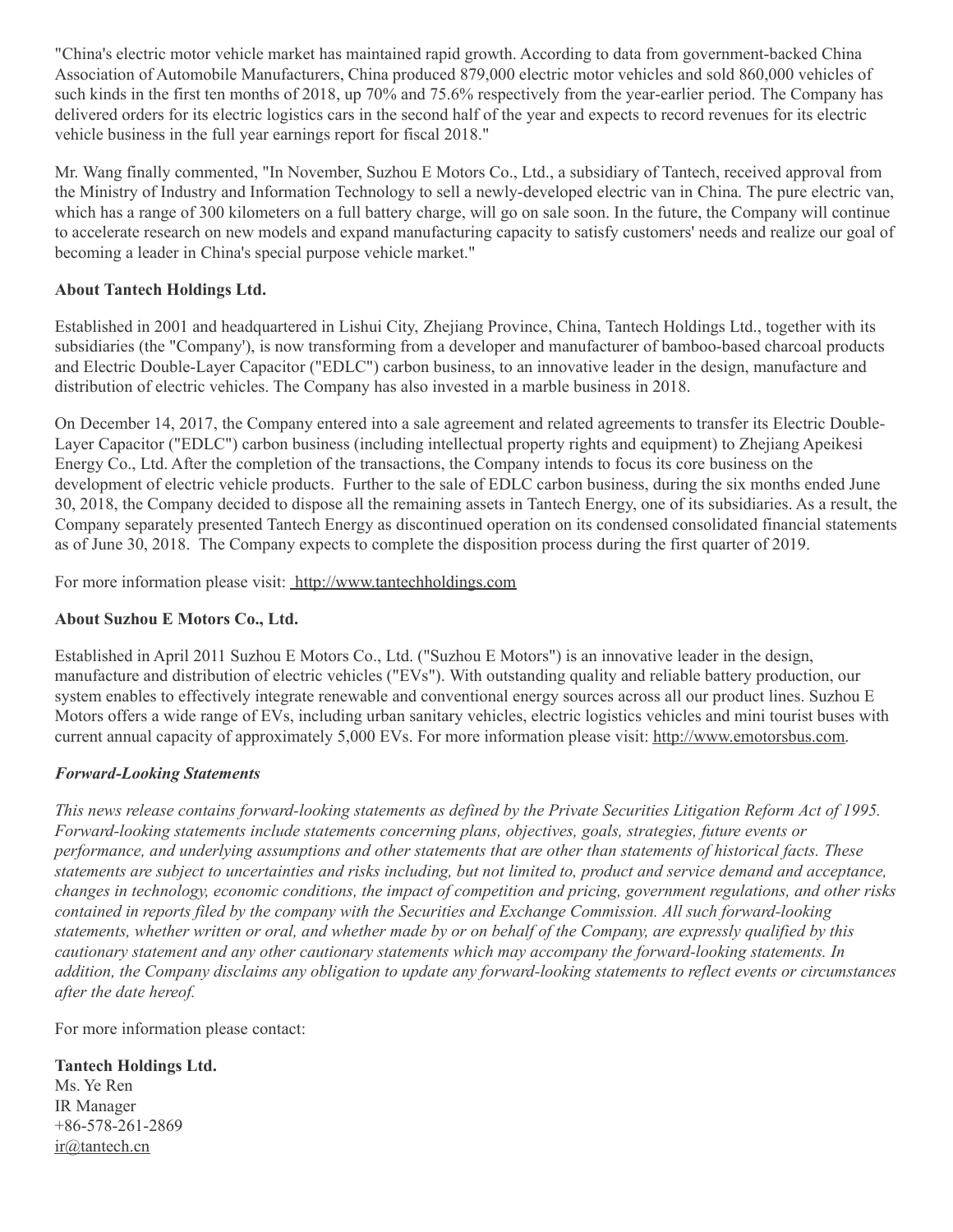### **Tantech Holdings Ltd and Subsidiaries Condensed Consolidated Balance Sheets (Unaudited)**

|                                                                 | June 30,<br>2018  | December 31,<br>2017 |  |  |
|-----------------------------------------------------------------|-------------------|----------------------|--|--|
| <b>Assets</b>                                                   |                   |                      |  |  |
| <b>Current Assets</b>                                           |                   |                      |  |  |
| Cash and cash equivalents                                       | \$<br>12,243,565  | \$<br>9,736,291      |  |  |
| Restricted cash                                                 | 1,169,514         | 3,901,526            |  |  |
| Notes receivable                                                |                   | 15,370               |  |  |
| Accounts receivable, net                                        | 33,989,206        | 44,834,930           |  |  |
| Inventories, net                                                | 2,570,555         | 2,762,016            |  |  |
| Advances to suppliers, net                                      | 3,798,325         | 11,290,625           |  |  |
| Prepaid value-added taxes                                       | 3,534,598         | 2,976,265            |  |  |
| Other receivables, net                                          | 935,280           | 1,683,906            |  |  |
| Current assets from discontinued operations                     | 8,720,441         | 12,043,956           |  |  |
| <b>Total current assets</b>                                     | 66,961,484        | 89,244,885           |  |  |
| Property, plant and equipment, net                              | 3,404,506         | 3,519,445            |  |  |
| <b>Other Assets</b>                                             |                   |                      |  |  |
| Advances to suppliers                                           | 453,300           | 2,109,005            |  |  |
| Manufacturing rebate receivable                                 | 9,112,321         | 9,269,118            |  |  |
| Intangible assets, net                                          | 15,434,782        | 15,976,144           |  |  |
| Goodwill                                                        | 8,849,647         | 9,001,924            |  |  |
| Long-term investment                                            | 18,132,000        |                      |  |  |
| Non-current assets from discontinued operations                 | 8,925,337         | 9,367,205            |  |  |
| <b>Total Assets</b>                                             | 131,273,377<br>\$ | 138,487,726<br>\$    |  |  |
| <b>Liabilities and Equity</b>                                   |                   |                      |  |  |
| <b>Current Liabilities</b>                                      |                   |                      |  |  |
| Short-term bank loans                                           | \$<br>5,120,779   | \$<br>5,208,893      |  |  |
| Bank acceptance notes payable                                   | 4,191,514         | 6,975,526            |  |  |
| Accounts payable                                                | 2,971,819         | 5,543,226            |  |  |
| Due to related parties                                          | 4,277,401         | 2,995,228            |  |  |
| Customer deposits                                               | 1,282,773         | 1,046,105            |  |  |
| Taxes payable                                                   | 213,658           | 542,267              |  |  |
| Due to third parties                                            | 696,873           | 708,864              |  |  |
| Accrued liabilities and other payables                          | 1,355,504         | 1,581,618            |  |  |
| Current liabilities from discontinued operations                | 1,825,711         | 2,187,535            |  |  |
| <b>Total current liabilities</b>                                | 21,936,032        | 26,789,262           |  |  |
| Deferred tax liability                                          | 2,050,797         | 2,086,086            |  |  |
| <b>Total liabilities</b>                                        | 23,986,829        | 28,875,348           |  |  |
| <b>Equity</b>                                                   |                   |                      |  |  |
| Common shares, \$0.001 par value, 50,000,000 shares authorized, |                   |                      |  |  |
| 28,703,242 shares issued and outstanding at June 30, 2018 and   |                   |                      |  |  |
| December 31, 2017                                               | 28,703            | 28,703               |  |  |
| Additional paid-in capital                                      | 39,067,328        | 39,067,328           |  |  |
| Statutory reserves                                              | 6,461,788         | 6,461,788            |  |  |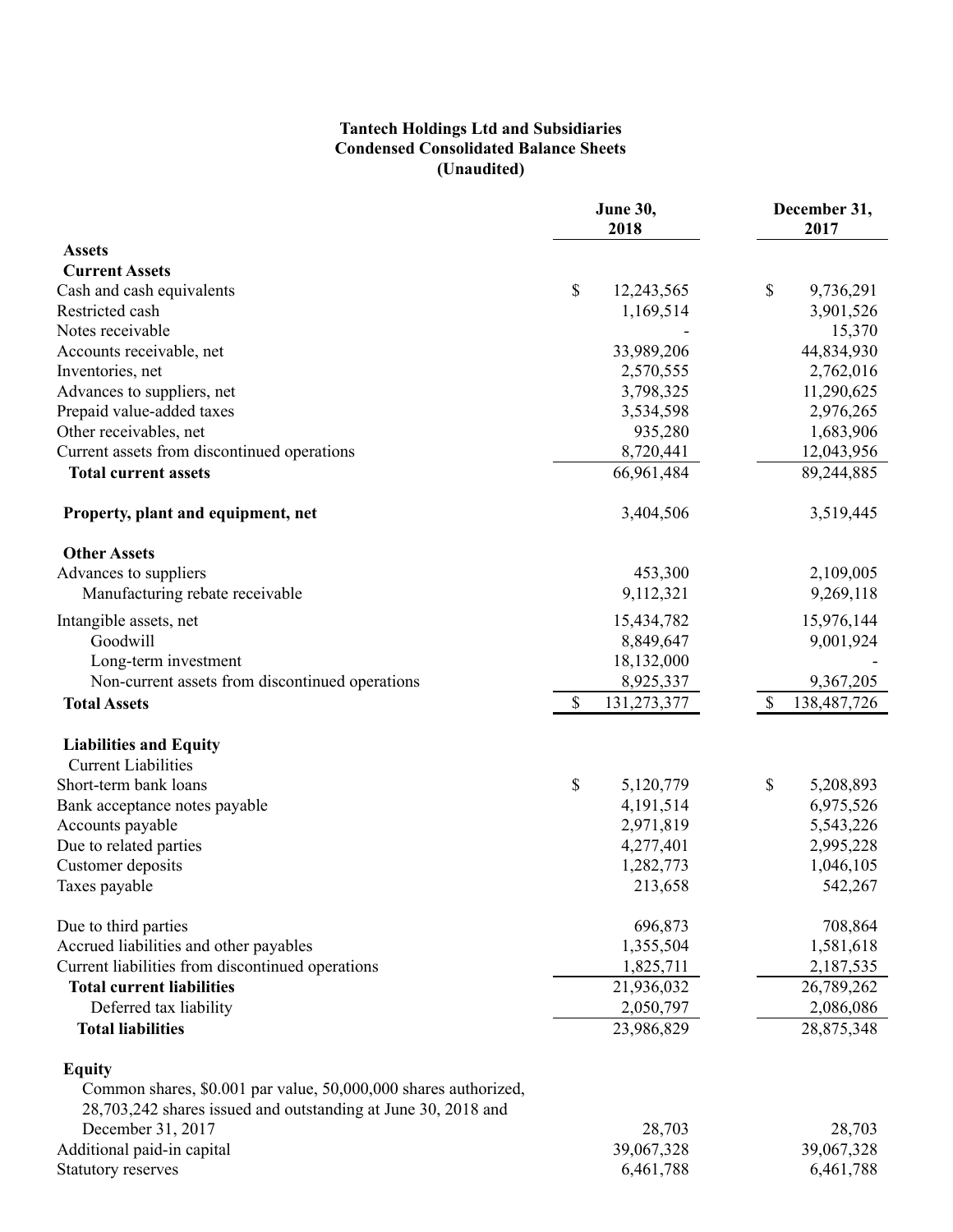| Retained earnings<br>Accumulated other comprehensive loss | 58,349,698<br>(5,032,481) | 56,356,369<br>1,101,270) |
|-----------------------------------------------------------|---------------------------|--------------------------|
| <b>Total Shareholders' Equity</b>                         | 98,875,036                | 100,812,918              |
| <b>Noncontrolling interest</b>                            | 8,411,512                 | 8.799.460                |
| <b>Total Equity</b>                                       | 107,286,548               | 109,612,378              |
| <b>Total Liabilities and Equity</b>                       | 131,273,377               | 138,487,726              |

### **Tantech Holdings Ltd and Subsidiaries Condensed Consolidated Statements of Comprehensive Income (Loss) (Unaudited)**

|                                                                                  | For the Six Months Ended June 30,      |                  |  |  |  |  |  |
|----------------------------------------------------------------------------------|----------------------------------------|------------------|--|--|--|--|--|
|                                                                                  | 2018                                   | 2017             |  |  |  |  |  |
| <b>Revenues</b>                                                                  | 15,986,214<br>S                        | \$<br>12,445,058 |  |  |  |  |  |
| <b>Cost of revenues</b>                                                          | 13,363,599                             | 10,448,983       |  |  |  |  |  |
| <b>Gross Profit</b>                                                              | 2,622,615                              | 1,996,075        |  |  |  |  |  |
| <b>Operating expenses</b>                                                        |                                        |                  |  |  |  |  |  |
| Selling expenses                                                                 | 385,525                                | 231,740          |  |  |  |  |  |
| General and administrative expenses                                              | 1,518,991                              | 1,804,020        |  |  |  |  |  |
| Research and development expenses                                                | 122,377                                | 75,864           |  |  |  |  |  |
| Total operating expenses                                                         | 2,026,893                              | 2,111,624        |  |  |  |  |  |
| Income (loss) from operations                                                    | 595,722                                | (115, 549)       |  |  |  |  |  |
| Other income (expenses)                                                          |                                        |                  |  |  |  |  |  |
| Interest income                                                                  | 38,272                                 | 6,070            |  |  |  |  |  |
| Interest expense                                                                 | (331,993)                              | (88, 115)        |  |  |  |  |  |
| Other income, net                                                                | 200,176                                | 9,454            |  |  |  |  |  |
| Total other expenses                                                             | (93, 545)                              | (72, 591)        |  |  |  |  |  |
| Income (loss) before income taxes provision                                      | 502,177                                | (188, 140)       |  |  |  |  |  |
| <b>Provision for income taxes</b>                                                | 372,980                                | 422,582          |  |  |  |  |  |
| Net income (loss) from continuing operations                                     | 129,197                                | (610, 722)       |  |  |  |  |  |
| <b>Discontinued operation:</b>                                                   |                                        |                  |  |  |  |  |  |
| Net income from discontinued operations, net of income tax                       | 1,460,779                              | 921,481          |  |  |  |  |  |
| Net income                                                                       | 1,589,976                              | 310,759          |  |  |  |  |  |
| Less: Net loss attributable to the noncontrolling interest from                  |                                        |                  |  |  |  |  |  |
| continuing operations                                                            | (403, 353)                             |                  |  |  |  |  |  |
| Net income attributable to common shareholders of<br><b>Tantech Holding Inc.</b> | $\boldsymbol{\mathsf{S}}$<br>1,993,329 | \$<br>310,759    |  |  |  |  |  |
| Net income                                                                       | 1,589,976                              | 310,759          |  |  |  |  |  |
| Other comprehensive income (loss):                                               |                                        |                  |  |  |  |  |  |
| Foreign currency translation gains (loss)                                        | (3,915,806)                            | 1,501,819        |  |  |  |  |  |
| <b>Comprehensive income (loss)</b>                                               | (2,325,830)                            | 1,812,578        |  |  |  |  |  |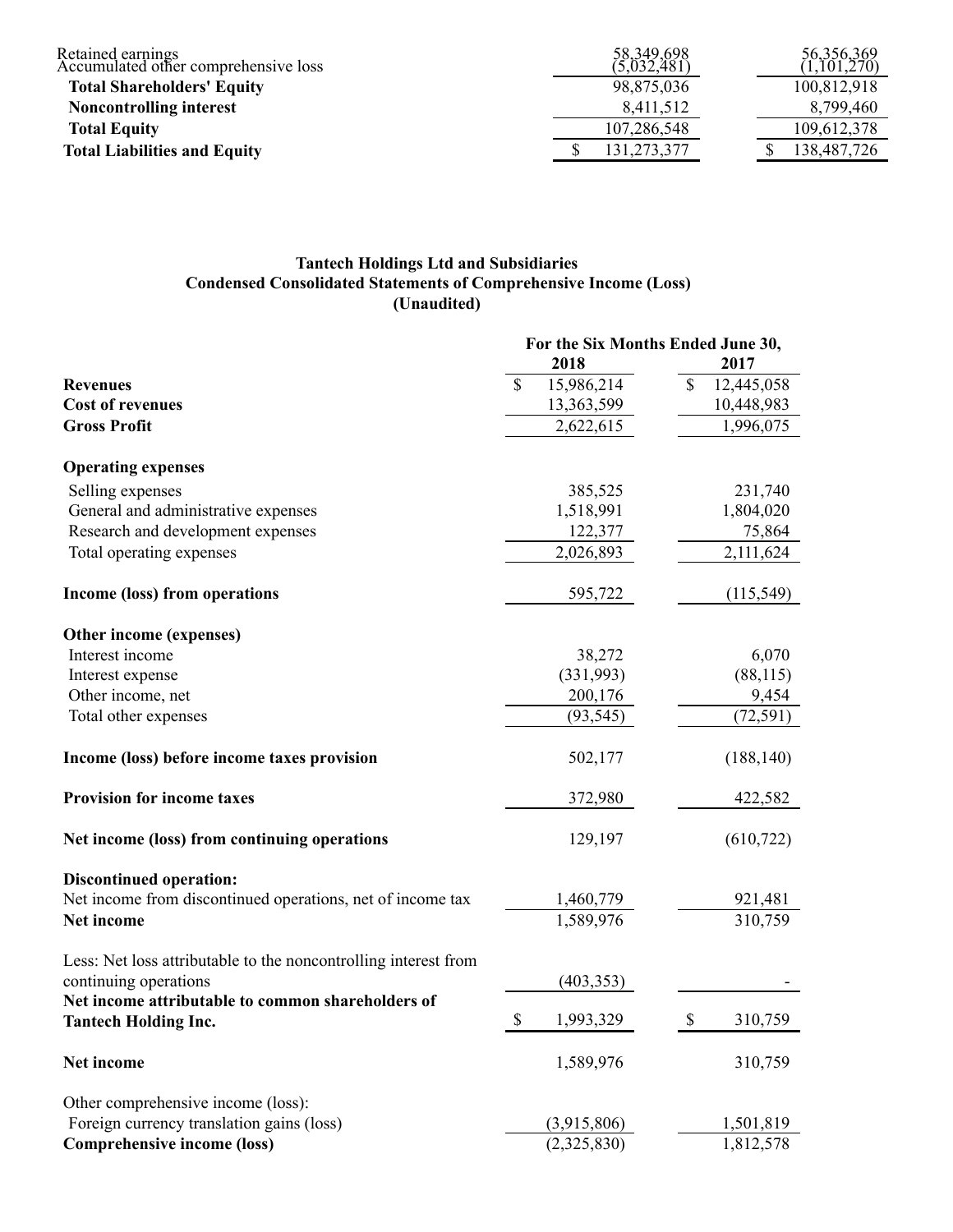| Less: Comprehensive loss attributable to noncontrolling<br>interest                        |  |             |          |            |
|--------------------------------------------------------------------------------------------|--|-------------|----------|------------|
| Comprehensive income (loss) attributable to common<br>shareholders of Tantech Holding Inc. |  | (1,937,882) | <b>S</b> | 1,812,578  |
| Earnings per share -Basic and Diluted                                                      |  | 0.07        |          | 0.01       |
| Weighted Average Shares Outstanding - Basic and Diluted                                    |  | 28,703,242  |          | 24,311,935 |

# **Tantech Holdings Ltd and Subsidiaries Condensed Consolidated Statements of Cash Flows (Unaudited)**

|                                                                                                               | <b>For the Six Months Ended</b><br><b>June 30,</b> |               |  |
|---------------------------------------------------------------------------------------------------------------|----------------------------------------------------|---------------|--|
|                                                                                                               | 2018                                               | 2017          |  |
| Cash flows from operating activities                                                                          |                                                    |               |  |
| Net income                                                                                                    | \$<br>1,589,976                                    | \$<br>310,759 |  |
| Net income from discontinued operations                                                                       | 1,460,779                                          | 921,481       |  |
| Net income (loss) from continuing operations                                                                  | 129,197                                            | (610, 722)    |  |
| Adjustments to reconcile net income to net cash<br>provided by (used in) operating activities from continuing |                                                    |               |  |
| operations:                                                                                                   |                                                    |               |  |
| Allowance for doubt accounts - accounts receivable                                                            |                                                    | 259,169       |  |
| Allowance for doubt accounts - advances to suppliers                                                          |                                                    | 743,394       |  |
| Depreciation expense                                                                                          | 59,872                                             | 195,023       |  |
| Amortization of intangible asset                                                                              | 284,666                                            | 3,305         |  |
| Changes in operating assets and liabilities:                                                                  |                                                    |               |  |
| Accounts receivable                                                                                           | 10,487,847                                         | 4,732,728     |  |
| Advances to suppliers                                                                                         | 9,275,591                                          | 1,402,617     |  |
| Inventory                                                                                                     | 150,486                                            | (956, 878)    |  |
| Other receivables                                                                                             | 764,156                                            | (42,704)      |  |
| Accounts payable                                                                                              | (2,576,022)                                        | 2,559,059     |  |
| Customer deposits                                                                                             | 264,465                                            | 114,617       |  |
| Taxes payable                                                                                                 | (965,703)                                          | (336, 659)    |  |
| Accrued liabilities and other payables                                                                        | (211, 338)                                         | 917,971       |  |
| Net cash provided by continuing operations                                                                    | 17,663,217                                         | 8,980,920     |  |
| Net cash provided by (used in) discontinued operations                                                        | 5,315,118                                          | (629, 730)    |  |
| Net cash provided by operating activities                                                                     | 22,978,335                                         | 8,351,190     |  |
| Cash flows from investing activities                                                                          |                                                    |               |  |
| Addition of property, plant and equipment                                                                     | (2,268)                                            | (13,514)      |  |
| Additions to intangible assets                                                                                | (2,792)                                            |               |  |
| Long term investment                                                                                          | (18, 852, 000)                                     |               |  |
| Deposit for business acquisition                                                                              |                                                    | (4,409,435)   |  |
| Net cash used in continuing operations                                                                        | (18, 857, 060)                                     | (4,422,949)   |  |
| Net cash provided by (used in) discontinued operations                                                        | (802, 821)                                         | 15,401        |  |
| Net cash used in investing activities                                                                         | (19, 659, 881)                                     | (4,407,548)   |  |
| <b>Cash flows from financing activities</b>                                                                   |                                                    |               |  |
| Repayments of bank loans                                                                                      |                                                    | (305, 456)    |  |
| Notes receivables                                                                                             | 15,710                                             |               |  |
| Repayments of bank acceptance notes payable                                                                   | (2,771,877)                                        | (290,910)     |  |